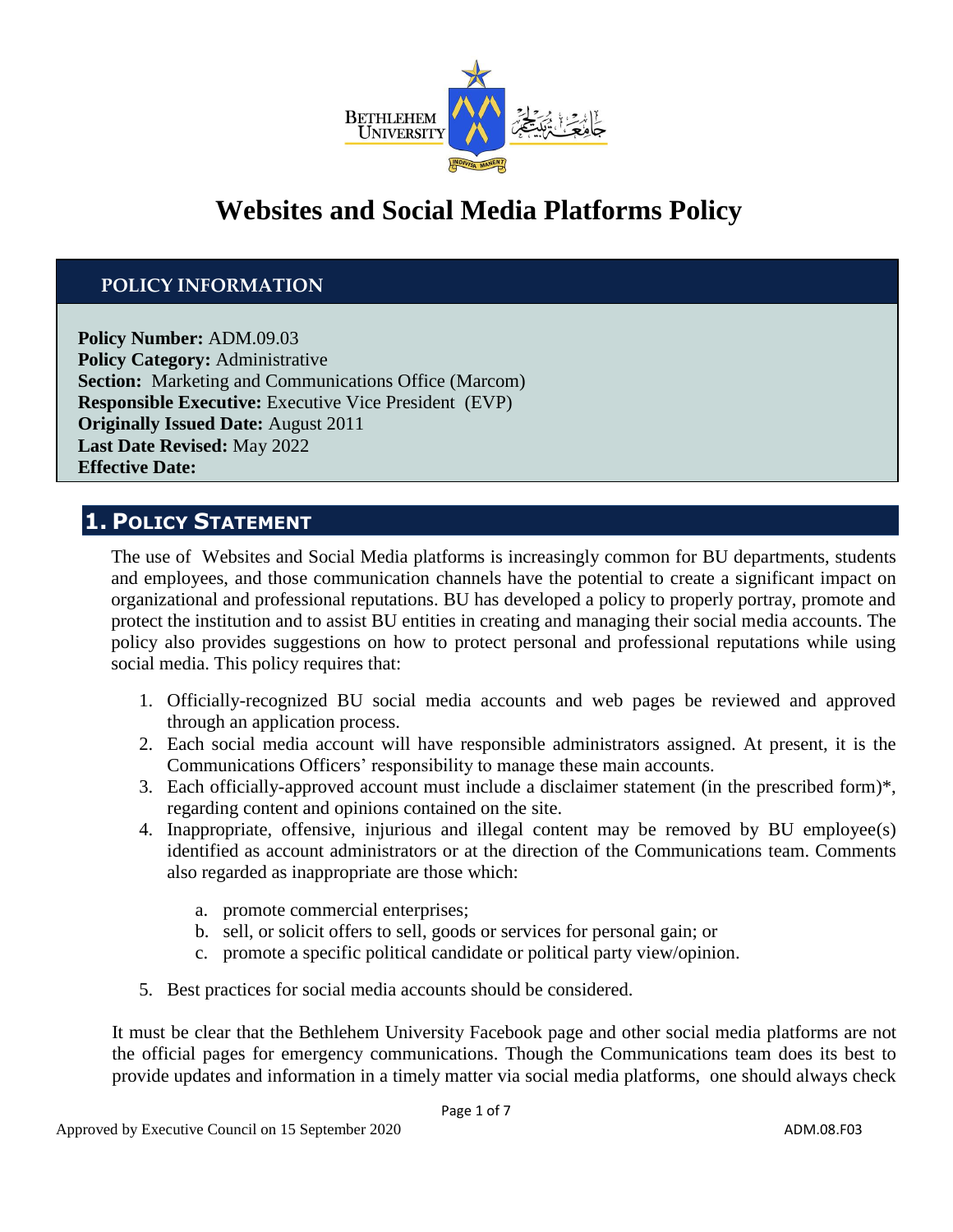

the university's E-mail correspondence, BU Official Website, or call the University Switchboard Operator at (02) 271-1241, for official notifications about closings, postponements and other emergency information.

For more information on creating and using official BU social media accounts, contact the Communications team.

### **\* Prescribed Disclaimer**:

*Posts and other content specifically added by administrators of the Bethlehem University Facebook page are official Bethlehem University content. Opinions expressed by other Facebook users do not necessarily reflect the opinion of Bethlehem University. User provided content is not screened or evaluated during the submission process. We encourage users to report content that violates Facebook's Code of Conduct by using the official Facebook procedure.* 

### **2. DEFINITIONS**

**Communications:** are any officially released BU news, statement, publication, announcement, articles or messaging for audience interested in the activities of the University.

**Poster (User):** a person(s) submitting content to any social media site that is officially recognized by BU, whether a faculty, department, center, group, office, or other organizational entity of the University or an official grouping of employees or students.

**Communications Team (Officers):** BU Marcom employee(s) responsible for producing, disseminating and overseeing the University communications.

**Websites and Social Media Platforms:** internet based tools for online publication, commentary, discussion and sharing information on both personal and business levels. Some popular social media platforms include Twitter, Facebook, , Flickr, Mobile Applications, and any other form of communication that may now or in the future be classified or generally regarded as social media platform. Comprised of user generated content which enables "many-to-many communications."

**Social Media Accounts:** all official BU social media accounts purporting to represent the University or any BU entity or any account bearing the official brand identity of BU in social media outlets i.e. Facebook, MySpace, Twitter, LinkedIN, Flickr…etc.

**Social Media Best Practices:** widely recognized guidelines, conventions, and ethical considerations for creating responsible yet effective social media campaigns and accounts.

**Social Media Terms and Conditions:** the terms and conditions set by the social media website which the User is using.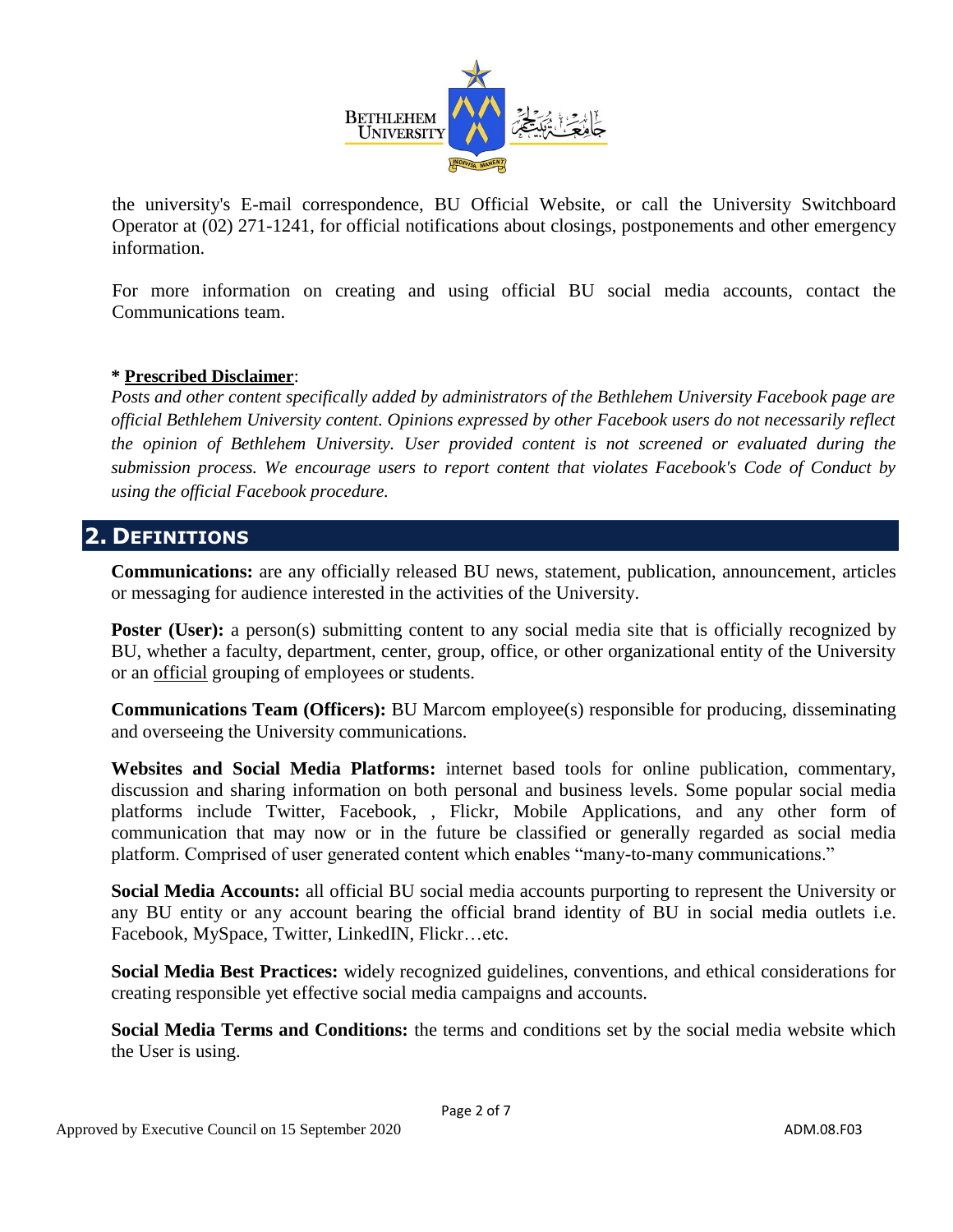

**BU Stakeholders:** are individuals and/or organizations and/or agencies considered to have a genuine direct influential relationship with BU activities and progress. They may include faculty, staff, students, alumni, former staff, Members of the University Boards, current students' parents, prospective students and parents, donors, suppliers, contractors, the community, the media, local government agencies, and others affiliated with the University.

### **3. PURPOSE AND SUMMARY**

The purpose of this policy is to assist faculty, staff, and others in the implementation of Bethlehem University's (BU) Communication Strategy and Branding Policy in order to help achieving a consistent, clear, professional and unified identity in all produced electronic material in addressing BU stakeholders while preserving a positive image of the University. This policy is part of the University's Communication Strategy, and in line with the University's Communication Policy.

The Websites and Social Media Platforms Policy guides on the standards to be used in all aspects of websites and social media pages.

# **4. APPLICATION / SCOPE**

This policy applies to all members of the Bethlehem University community and others affiliated with the University – including faculty, staff, and members of the University Boards.

This policy will apply only to social media accounts created by the University employees for the official business purposes of the University, including Bethlehem University faculties, groups, departments, programs, entities, etc. It will therefore impact students, faculty, and staff who utilize various social media for communication in conjunction with representing Bethlehem University. Some examples of the various communication media included in this policy are Facebook, MySpace, Twitter, LinkedIn, Flickr, and YouTube. The Communications team has been entrusted to assist in the campus-wide implementation of this policy.

This policy will not apply to private social media accounts. University employees acting in an individual capacity should exercise caution to communicate clearly that they are not acting in a representative capacity, or expressing the views of the University.

## **5. STATEMENT OF ROLES & RESPONSIBILITIES**

The EVP has overall responsibility for administering this policy.

One of the core duties of the Communications team is to use the official BU social media platforms to promote a positive image of BU and to raise awareness of the university's activities, programs and achievements. Uunder the direct supervision and guidance of the .Director of Marcom,.the Communications Team is responsible for the overall implementation of the Social Media Policy and the production of materials to support faculty & staff in implementing this policy.

Responsibilities of the Communications Team:

a. The team is responsible for the overall compliance with this policy.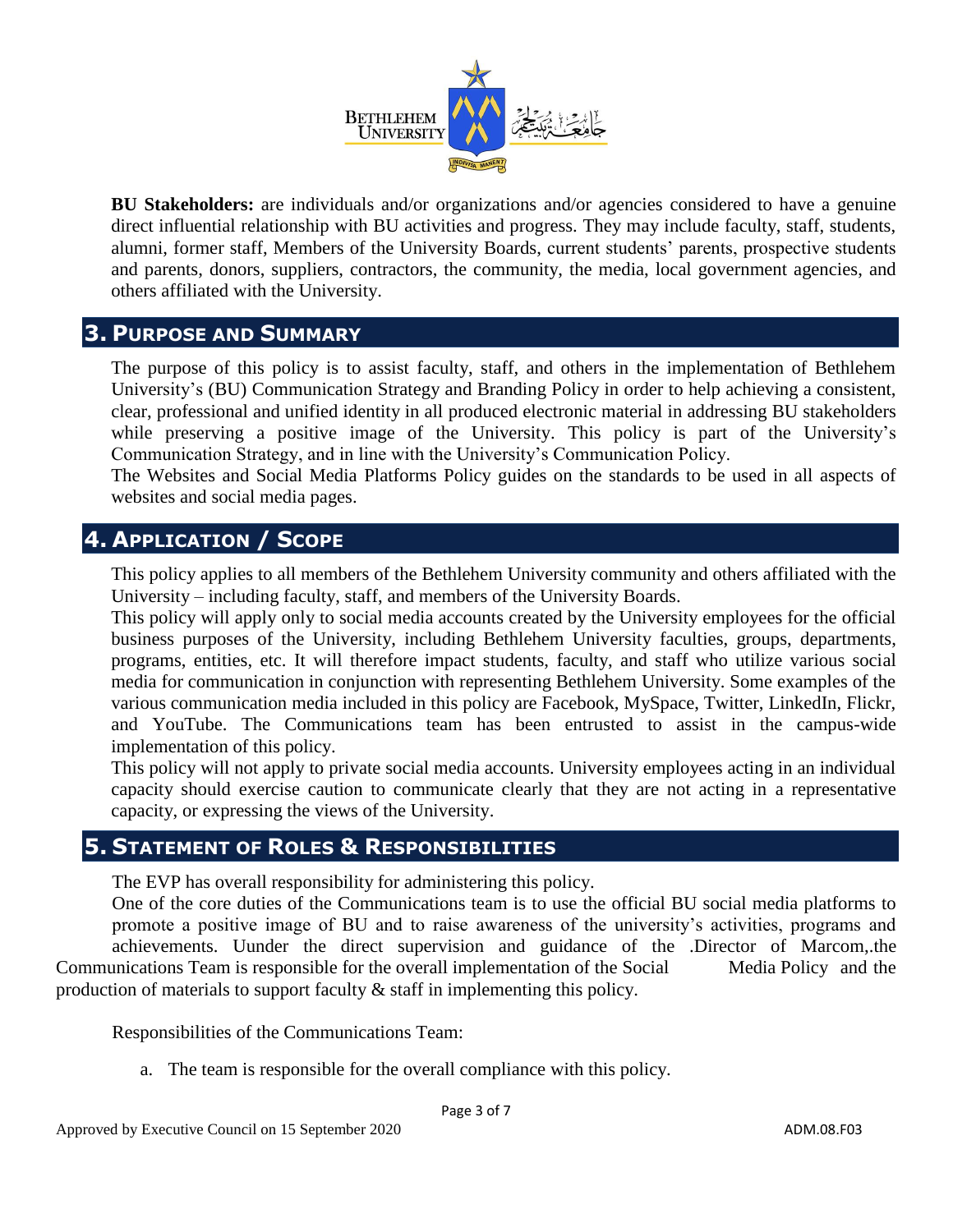

- b. The team has been entrusted to provide input and assist in University outreach and information provision on this policy and best practices.
- c. The team will manage the day-to-day application process and update the social media portion of the web page and account directory as needed.
- d. Should a BU employee administrator of an account leave the University for any reason or no longer wishes to be an account administrator, it is the Communication Office's responsibility to designate another BU employee to be an account administrator and remove the former employee's administrative permissions to the site.
- e. BU employees identified as administrators of accounts are responsible for managing and monitoring content of their social media accounts. Administrators are responsible to remove content that may violate the University standards or the Social Media Terms and Conditions.
- f. Although the Communications Officers do their best to maintain open and honest lines of communication on the University's social media platforms, they reserve the right to remove offending or inappropriate content. Posts that attack an individual or group, use obscene or graphic language, or are deemed advertising or spam, will be reported to the Social Media sites and can result in loss of privileges for the offender.
- g. It is the responsibility of the Communications Officers and all enrollment management staff to abide by, be familiar with, communicate and ensure that policy is followed by their respective employees who may produce items that represent Bethlehem University.
- h. The team is responsible for keeping records or achieve for all correspondence pertaining to social media.

### **In case there is any question as to whether produced materials meet guidelines, please contact the Communications Officers.**

# **6. PROCEDURES**

#### **1. Guidelines for the Digital Communications and Social Media Usage:**

The following are guidelines and policies to assist the Bethlehem University campus community to better understand how the university's confidentiality, privacy and professionalism policies are applicable to the use of new communications technologies such as Bethlehem University's web site, the Internet, and social media platforms and networking sites (like Facebook, LinkedIn, Twitter, blogs).

Bethlehem University encourages the use of social media, blogs and the Digital Communications for use in a professional, academic and appropriate way when posts, sites and blogs reference Bethlehem University. Social networks and web sites are excellent vehicles for Bethlehem University to share knowledge and connect with key audiences, but because these mediums are evolving daily the following polices are important. These guidelines were modified from well-respected industry sources to provide guidance on the effective use of these tools in a way that protects personal and professional reputations and promotes accuracy and professionalism.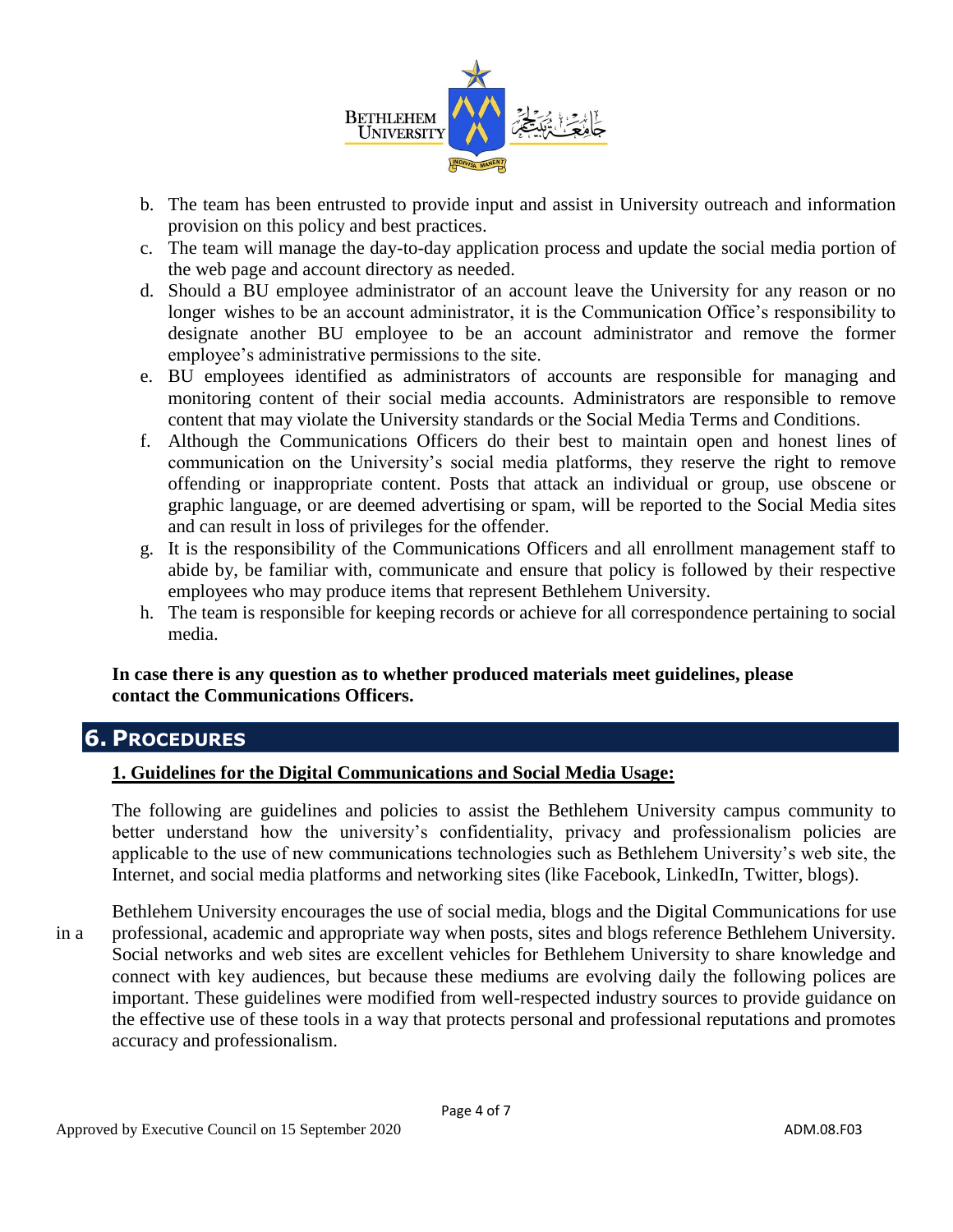

The following policies apply to material Bethlehem University's marketing, communications, alumni, human resources, academic affairs, and others post on Bethlehem University-related web sites, blogs and social network sites like the University's Facebook fan page. Current policies and procedures are as follows:

- a. To establish a BU social media accounts or web pages, a written application or an email request describing the rationale and reasons behind such demand has to be submitted by the applicant to his superiors through the command hierarchy up to the concerned Vice President. The approval of the concerned Vice President on the application is then submitted to the Marcom Office for studying and processing. The Director of Marcom communicates the final decision in writing or through an email to the applicant.
- b. All applications for officially recognized social media accounts are required to submit the profile image of each account as part of the application process, to ensure that BU's branding standards, set forth in the Branding Guidelines, are upheld.
- c. All social media accounts officially recognized by BU must have at least two BU employees as administrators at all times to ensure adherence to this policy, and the general BU Facebook account.
- d. For members of the Bethlehem University community who are developing, or have developed, a web site or blog that will reference Bethlehem University in any way, the prescribed disclaimer must be included that clearly states the views expressed on the blog or web site are the creator's and do not represent the views of Bethlehem University.
- e. For those who are developing a web site or blog for university or personal use that references or names Bethlehem University: as a courtesy, please inform the Communications team and your professor, advisor or supervisor.
- f. Unless you are given permission by the Offices of the Vice Chancellor, Academic Affairs, Finance, Advancement and Estates, Human Resources or Executive Vice President each within its area of responsibility, you are not authorized to speak on behalf of Bethlehem University.
- g. You may not post or share information about Bethlehem University that is confidential and proprietary. This includes information about research, finances, trademarks, strategies, and any other information that has not been publicly released by the University. If you have questions concerning this matter or whether information has been released publicly, discuss specifics with the Communications team prior to releasing information.
- h. The Bethlehem University logo, word mark, seal or name may not be used on personal blogs or web sites without explicit permission in writing (email communication is acceptable) from the Director of Marcom.
- i. Do not post or write content that is inflammatory or disrespectful to colleagues or the members of the Bethlehem University community or its partners. Misrepresentation, derogatory statements or the unauthorized use of copyrighted materials is not allowed.
- j. Write or post only accurate, knowledgeable and professional, spell-checked content.
- k. Honor the privacy of students, staff, faculty, alumni and partners by seeking their permission before writing, posting or displaying internal university occurrences that might be considered to be a breach of their privacy and confidentiality.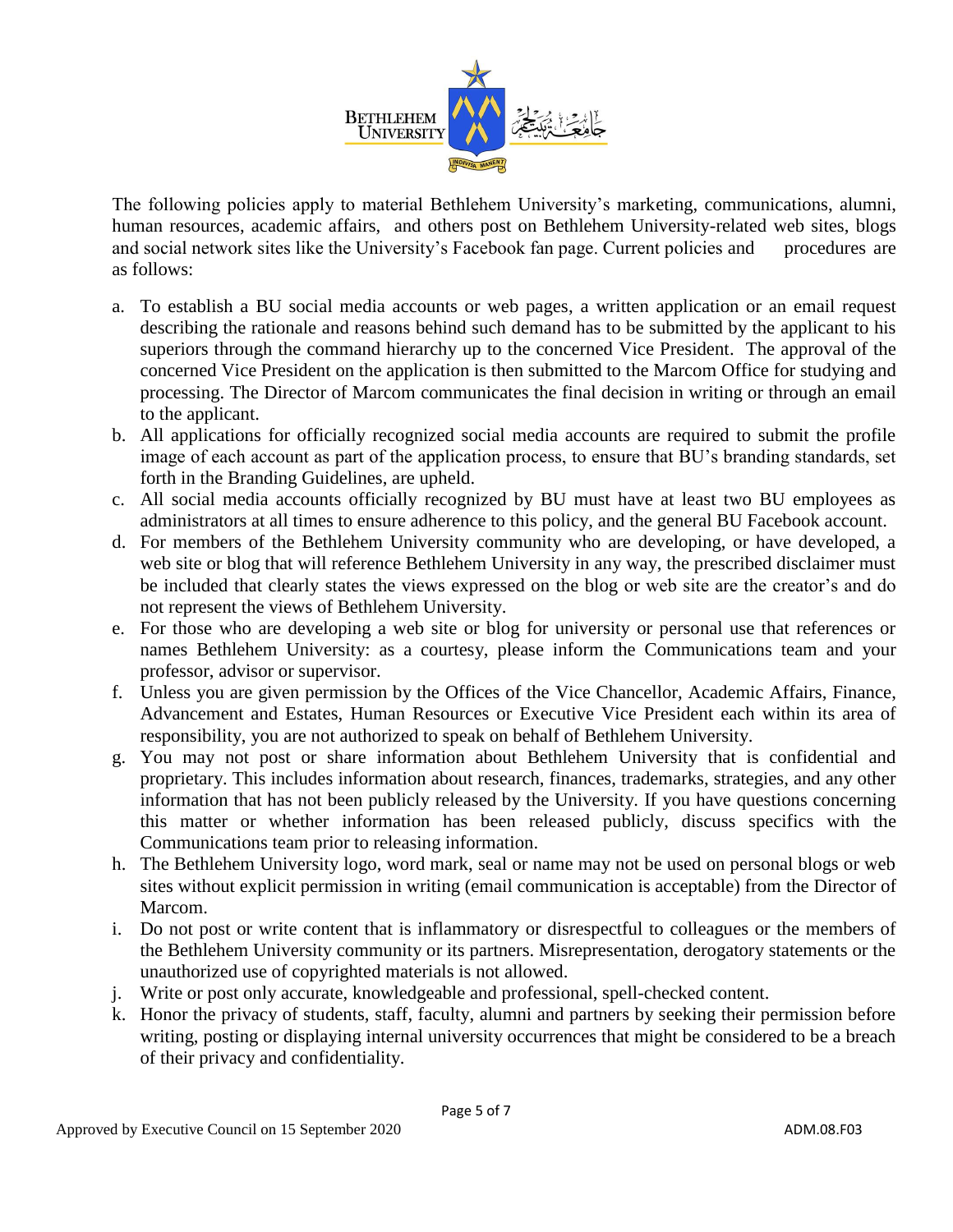

- l. Social media sites, web pages, blogs, groups or similar community internet destinations created by individuals working in an official capacity as representatives of Bethlehem University or related entities thereof are solely the property of Bethlehem University. Individuals who create such ventures should, upon request or at the end of said person's official relationship with Bethlehem University, turn over all rights, privileges, and access thereto the administration of Bethlehem University.
- m. Official Email signatures should be unified in accordance with the BU Branding Policy No. ADM.09.04, and will be communicated from the Marcom Office.

#### **Unofficial "Courtesy" Web Sites**

As resources allow, unofficial — or "courtesy" — pages may be accommodated within the University's Web network. Such pages might include pages developed by individual students and university personnel, and pages representing student clubs, unions, and other groups. All such pages shall include the name and e-mail address of the individual responsible for managing it. Such pages may be removed from university computing resources at any time if, in the determination of the Communications team, their content is inappropriate or if, in the determination of the Information Technology Services (ITS) Office, their activity hampers official university activities. The use of official university graphic elements including logos, seals, and other identifying marks – is allowed as per this policy as long as the graphic standards are adhered to. A version of the Bethlehem University Style Guide and downloadable versions of the approved institutional logos can be provided by the Communications team.

### **2. Guidelines for Content:**

- a. BU employees are expected to adhere to same standards of conduct online as they would in the workplace. Employees are fully responsible for what they post to social media sites.
- b. Use good judgment about content and respect privacy. Do not include confidential information about the University, its staff, or its students.
- c. Post only content that is not threatening, obscene, a violation of intellectual property rights or privacy laws, or otherwise injurious or illegal.
- d. Representation of your personal opinions as being endorsed by the University or any of its organizations is strictly prohibited. The Bethlehem University name or marks may not be used to endorse any opinion, product, private business, cause, or political candidate.
- e. By posting content to any social media site, the poster represents that the poster owns or otherwise has all of the rights necessary to lawfully use that content or that the use of the content is permitted by fair use. Posters also agree that they will not knowingly provide misleading or false information, and that they will indemnify and hold the University harmless for any claims resulting from the content.
- f. When using or posting online material that includes direct or paraphrased quotes, thoughts, ideas, photos, or videos, always include citations. Provide a link to the original material if applicable.
- g. To avoid creating confusion over whether or not the account is associated with Bethlehem University — If you identify yourself as a Bethlehem University faculty or staff member online, it